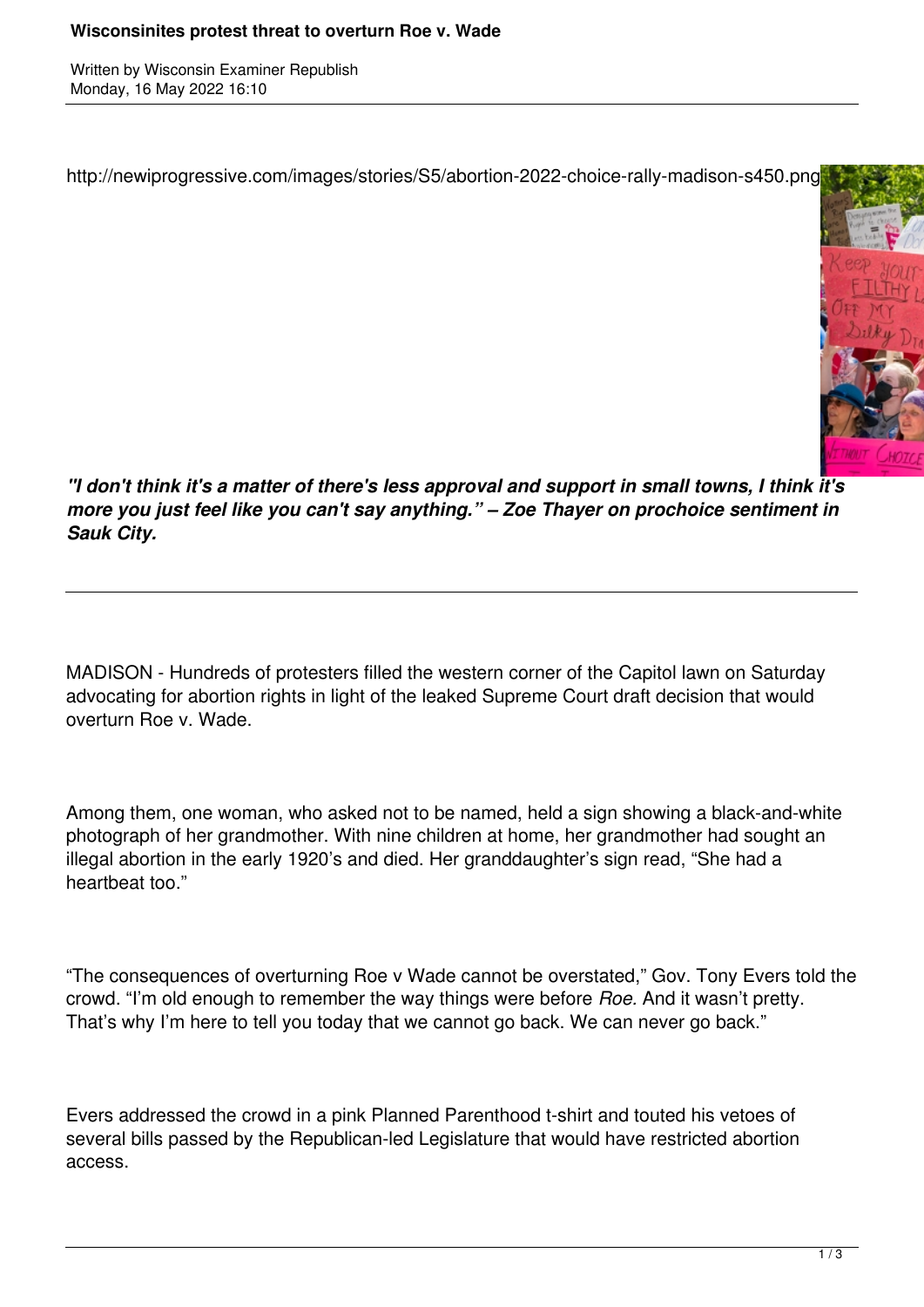## **Wisconsinites protest threat to overturn Roe v. Wade**

Written by Wisconsin Examiner Republish Monday, 16 May 2022 16:10



"I am a proud defender of reproductive rights," Evers said. "I will never stop fighting to make sure you have a right to make your own reproductive health care decision without the interference of politicians."

It was hardly surprising to hear such sentiments expressed at a rally in Madison. But a similar message was echoed by protesters in more conservative Sauk City.

"If women don't have access to reproductive health measures, regardless of what you call them, they will die," Terry Wellman said. "Their children will die. Their other children will be orphaned. Their families will be heartbroken. This is ridiculous."

"To us, abortion is just part of women's health," Wellman's husband Chuck added. "If they need it, they need it. And we're not gonna watch people die just because of an ectopic pregnancy that no one will help them with. That's outrageous."

The Wellmans, who live in Illinois but have a summer home near Sauk City, were two of about 60 protestors who gathered Saturday to line the Highway 12 bridge over the Wisconsin River, the main thoroughfare in and out of Sauk City. It was one of several protests in smaller communities across Wisconsin.